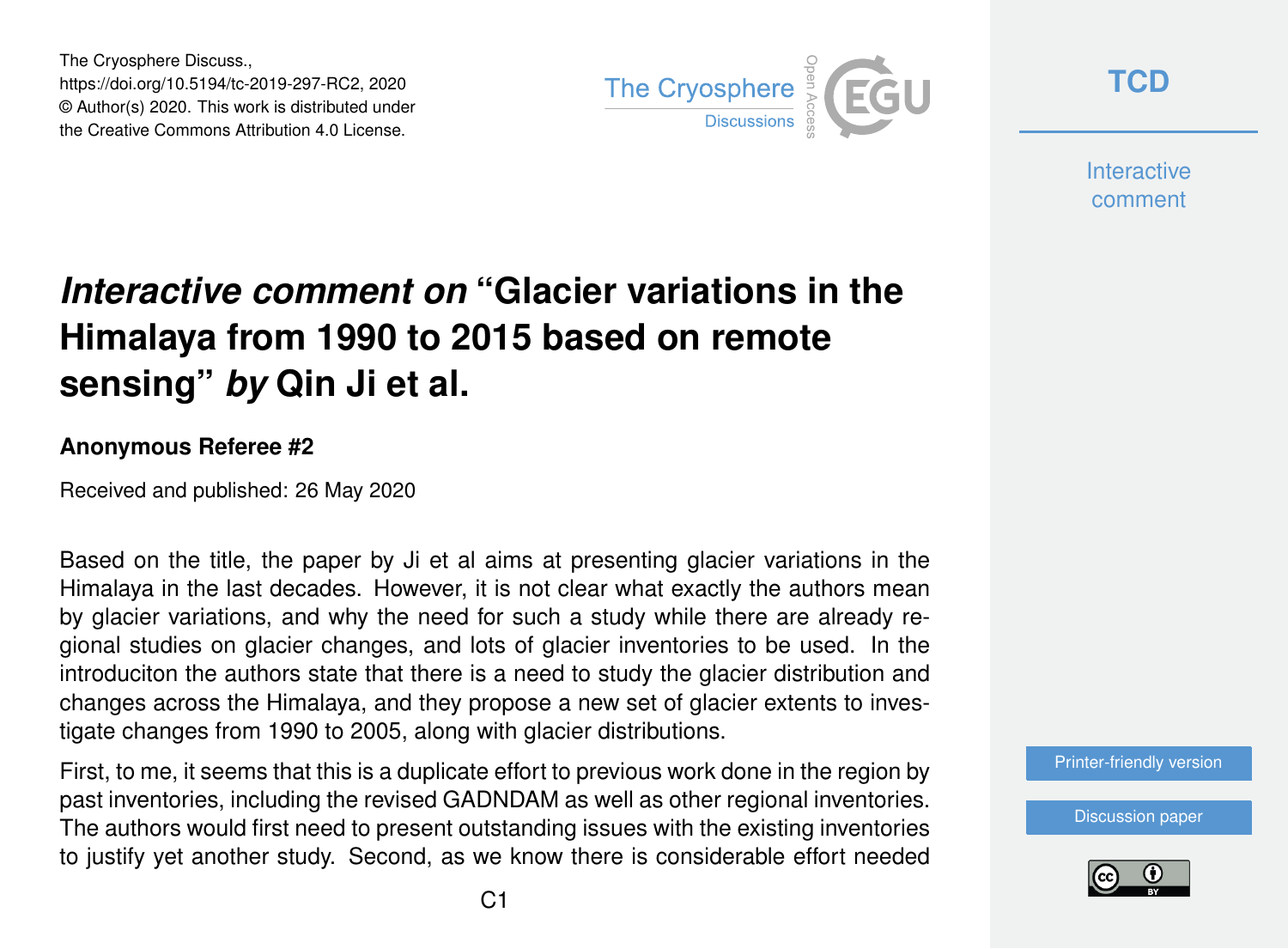to produce high quality inventories - and the methods used in this paper do not seem superior over the existing ones.

The English language throughout the paper is insufficient, and needs lots of improving. It is hard to estimate the value of the research conducted because the paper is very poorly written and not structured. Unfortunately I do not consider this submittable; the objectives need be be clarified and the writing needs much improving in order to assess the value of this paper.

Some general comments by section:

Introduction: The introduction is rambling and not to the point. It is not necessary in a journal specialist in cryosphere to explain what cryosphere is, for ex., or to mix lots of concepts, eg mass balance and SLR estimates, then water resources and formation of the Himalaya.

Study area: again this is rambling. Glacier classification into "continental" and "temperature glaciers" is erroneous, and references are outdated. References about climate data are also outdated. This is not a climate paper so such details are meaningless. Showing pictures of Everest in figure 1 does not bring anything to the paper.

Data and Methods: No new methods were used here, and the authors state that for some years they averages  $+/-$  2 years. It makes it hard to know then what year the glacier outlines represent when for some areas various years of imagery were used. Reporting cloud cover for each scene is irrelevant since cloud cover can be outside the glaciers. It becomes clear only later on that the authors derived ne set of outlines per decade. In this case, why not use RGI which is also from ∼2000 and is a compilation? The authors would need to show the superiority of their approach over existing outlines, but this is not done in the paper.

The SRTM vs ASTER comparison version is also inadequately written-

Glacier mapping also is based on established methods (band ratios) and this section

**Interactive** comment

[Printer-friendly version](https://www.the-cryosphere-discuss.net/tc-2019-297/tc-2019-297-RC2-print.pdf)

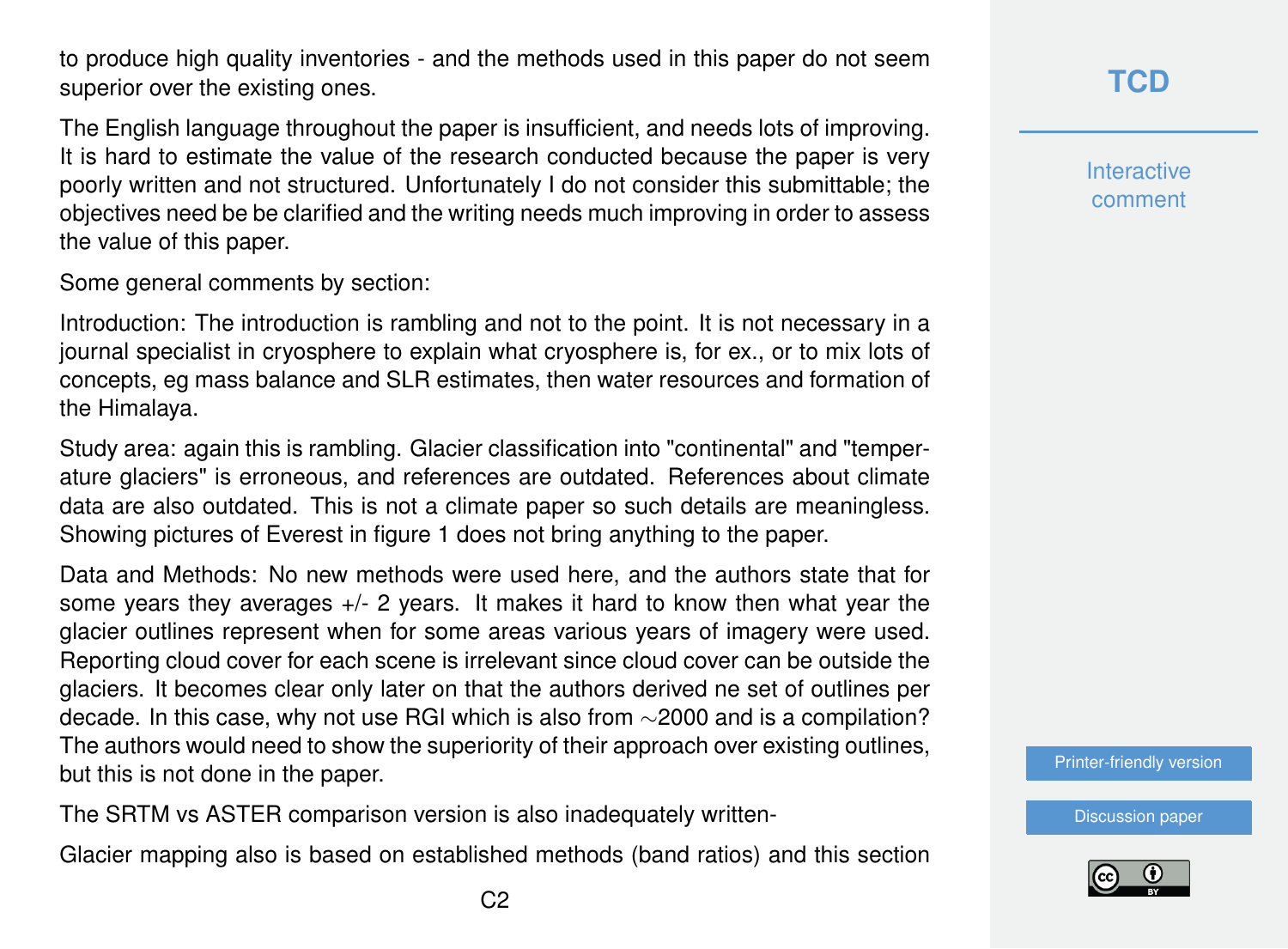does not need almost one page to describe. Just a technical detail, band ratio of 1 seems very low for OLI, while 1.8 for TM seems acceptable; the authors do not comment on this. Also, the authors refer to the 2nd Chinese inventory but do not add a reference, nor how it was used. Debris covered glaciers, as it seems, were mapped manually but the description is fuzzy and there is nothing innovative here.

Error estimates are based only on a single glacier and seem incomplete. A study of such spatial extent would need a much more thorough error and uncertainty section.

Results -

The authors present glacier changes across the study area with respect to various factors: part of the range, elevation bin, type of glaciers etc. While this is of possible interest, especially with respect to the spatial distribution of glacier changes, the information presented is hard to distill and very dense. This needs much more synthesis.

Also, the changes are referred to most of the times as simply "changes"- it should be mentioned when the changes are in glacier area, length or height etc.

Some concepts need much more development, for example debris cover. For example l 492 - 495 the authors mention the melt inhibition due to thin debris- however in the recent years there have been a number of publications which point at the presence of supra-glacial lakes and ice cliffs and their effect on melting rates over thick debris. The references presented are also outdated. Also the authors claim they test the effect of debris on melting rates- "To investigate whether the debris of the Himalaya can inhibit the glacier melting" (l522) - but then they present area changes, while debris cover glaciers can get thinner yet display no area change. So area change as an indicator of surface melt is not an appropriate measure.

In general results are difficult to follow in the form they are presented. For example, the authors compare the glacier change analysis with other studies- but there is no reference as to which year, so this is quite meaningless without adding more details. For **[TCD](https://www.the-cryosphere-discuss.net/)**

**Interactive** comment

[Printer-friendly version](https://www.the-cryosphere-discuss.net/tc-2019-297/tc-2019-297-RC2-print.pdf)